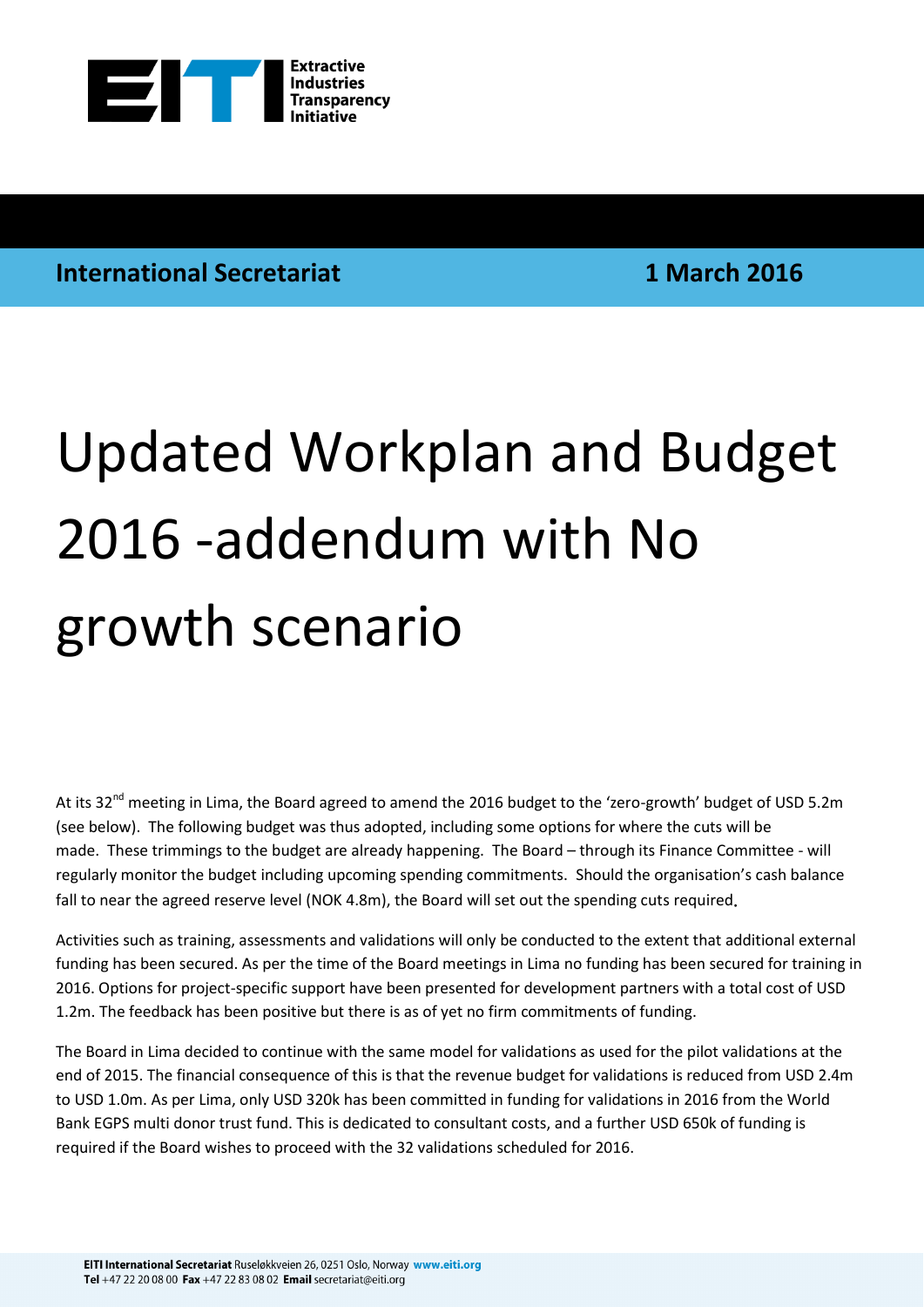### **EITI Reporting - Workplan 2016**

All figures in USD thousands

| 2015<br><b>Result Report</b>                            |                      |               | Workplan 2016 |        |
|---------------------------------------------------------|----------------------|---------------|---------------|--------|
|                                                         | <b>Actual Result</b> | <b>Budget</b> | Zero growth   | Change |
| Core contribution, Government of Norway                 |                      |               |               |        |
| Government of Norway                                    | 310                  | 394           | 325           | (69)   |
| <b>Supporting countries, International Development/</b> |                      |               |               |        |
| and NGOs (approximately 50% of remaining requir         |                      |               |               |        |
| <b>Civil Society</b>                                    | 0                    | 10            | 10            |        |
| Supporting countries and IDA's                          | 1754                 | 2 4 0 4       | 2594          | 190    |
| Private sector (approximately 50% of remaining re       |                      |               |               |        |
| <b>Investors</b>                                        | 9                    | 10            | 10            |        |
| Oil and Gas                                             | 1 1 1 0              | 1598          | 1505          | (93)   |
| Mining and Minerals                                     | 575                  | 800           | 751           | (49)   |
| Non-extractives                                         | 10                   | 5             | 5             |        |
| <b>Total Core Revenues</b>                              | 3767                 | 5 2 2 0       | 5 2 0 0       | (20)   |
| <b>Project-specific funding</b>                         |                      |               |               |        |
| Training, assessments                                   | 584                  | 0             | 1510          | 1510   |
| <b>Validation</b>                                       |                      |               |               |        |
| Validation                                              | 55                   | 600           | 969           | 369    |
| <b>Financial Income</b>                                 |                      |               |               |        |
| Net interest income                                     | 5                    |               |               |        |
| <b>Total Revenues</b>                                   | 4411                 | 5820          | 7679          | 1859   |
| Costs by function                                       |                      |               |               |        |
| Implementation                                          | 1602                 | 2088          | 1880          | (208)  |
| Outreach                                                | 263                  | 530           | 325           | (205)  |
| <b>Board meetings</b>                                   | 959                  | 680           | 776           | 96     |
| Communications                                          | 546                  | 899           | 750           | (149)  |
| Chair's support                                         | 33                   | 86            | 150           | 64     |
| <b>Training</b>                                         | 476                  | 102           | 760           | 658    |
| Stakeholder rel./Int. advocacy                          | 219                  | 141           | 145           | 4      |
| Management & Admin                                      | 619                  | 468           | 473           | 5      |
| Global conference                                       | 124                  | 123           | 1450          | 1327   |
| Validation                                              | 239                  | 702           | 969           | 267    |
| <b>Total Costs by function</b>                          | 5 0 7 9              | 5820          | 7679          | 1859   |
| Costs by type                                           |                      |               |               |        |
| Salary                                                  | 2520                 | 2725          | 3 1 8 8       | 463    |
| Other staff expenses                                    | 63                   | 240           | 155           | (85)   |
| Office expenses                                         | 306                  | 365           | 330           | (35)   |
| Travel and accomodation                                 | 1092                 | 900           | 2593          | 1693   |
| Translation & Interpretation                            | 572                  | 600           | 693           | 93     |
| Project consultants                                     | 392                  | 900           | 570           | (330)  |
| Other expenses                                          | 134                  | 90            | 150           | 60     |
|                                                         |                      |               |               |        |
| <b>Total Costs by type</b>                              | 5 0 7 9              | 5820          | 7679          | 1859   |
| Net result                                              | (669)                |               |               |        |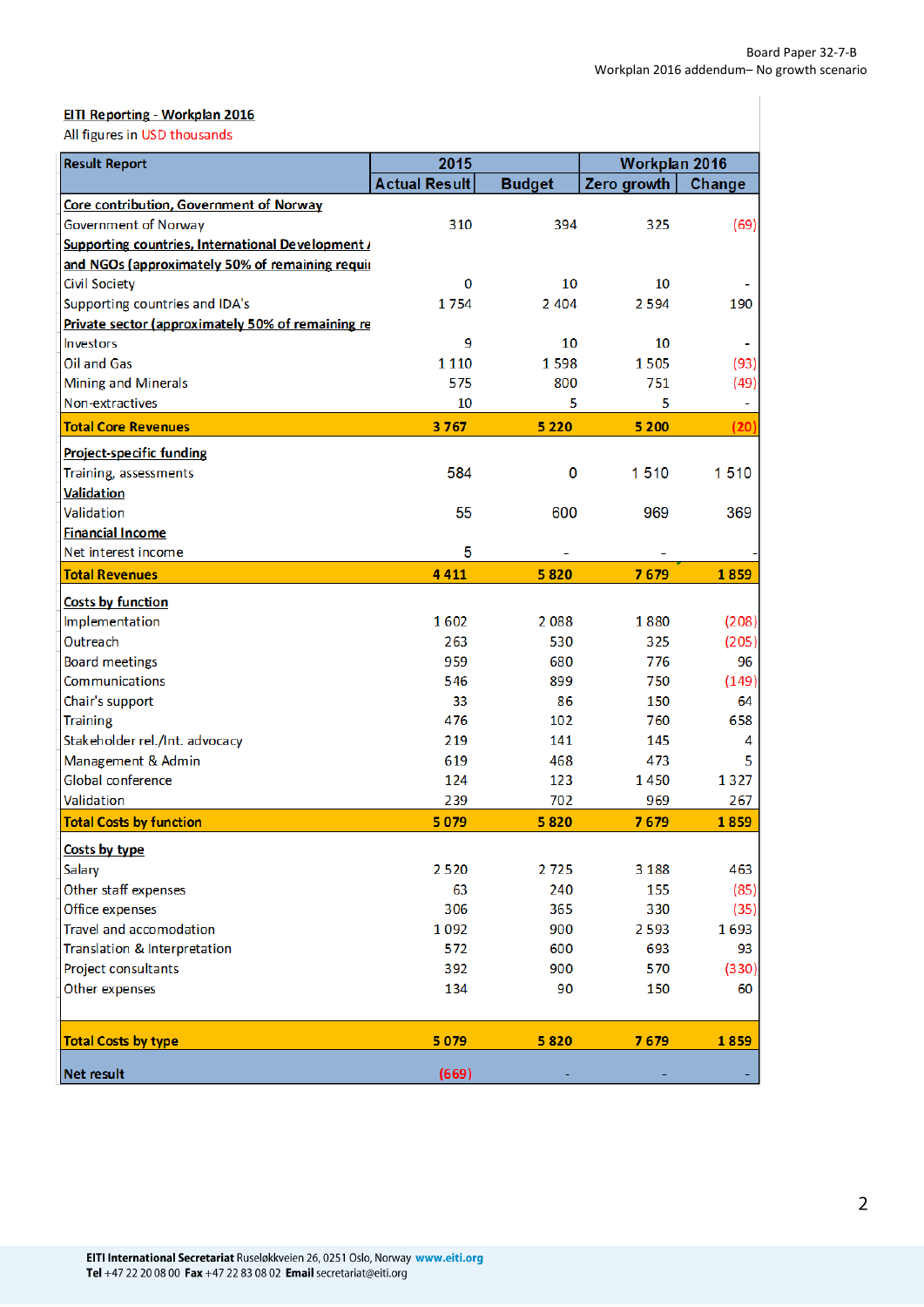# 32nd EITI BOARD MEETING, LIMA, 23 February 2016

### **Finance Committee 19 August 2016 9 February 2016**

Board Paper 32-7-B

# Workplan 2016 addendum– No growth scenario

### *For decision*

### **Summary:**

The Finance Committee recommends that approved 2016 core budget of USD 5.46m is cut by 5% to USD 5.2m. This will require a reduction of missions to implementing countries, outreach activities, translation of fewer documents, postponed website development, less training and more cost effective committee and board meetings.

Given the unprecedented gap in the 2015 accounts (ca. 700K USD) and further uncertainty of donor funding, the Finance Committee tasked the Secretariat to revisit the 2016 budget in the three year no growth scenario outlined in the 2016 workplan. Pending the results of the Funding Review, the Finance Committee recommends that this scenario becomes the approved 2016 budget.

It may be necessary for the Board to consider further cost cutting measures. This would require that the Board revisit the 2016 workplan and agree which activities would be cut or reduced. The Finance Committee and the Secretariat are concerned about the existing revenue shortfall and strongly recommend that the ongoing Funding Review concludes with a new and sustainable funding model for the International Secretariat as soon as possible. The implications of further cost cutting are presented in section 3 for discussion.

# Workplan 2016 addendum – No growth scenario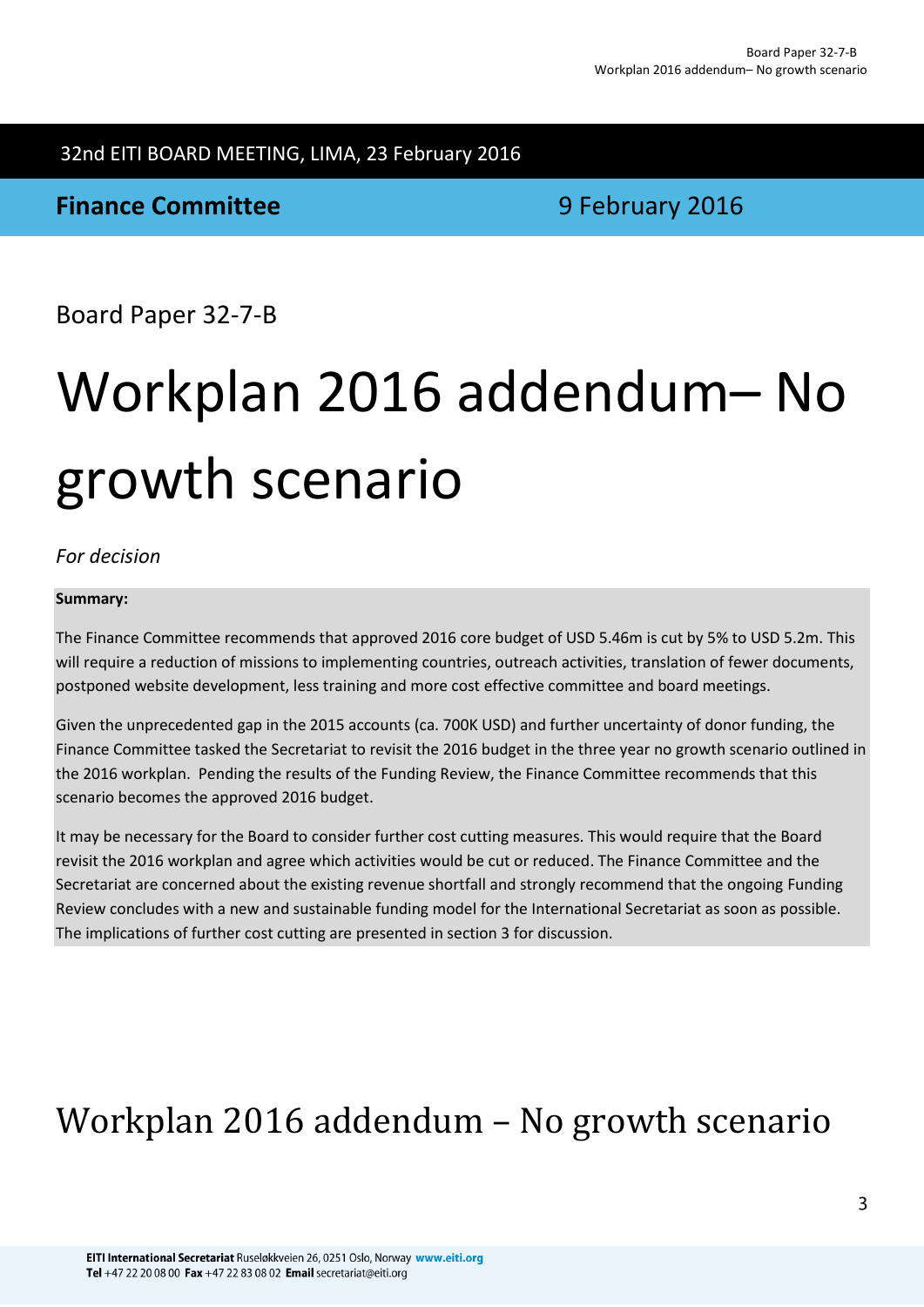## **Contents**

### <span id="page-3-0"></span>1 Introduction

On 3 February 2016 the Finance Committee reviewed the full year 2015 accounts and concluded that the International Secretariat faces financial challenges due to an unexpected decline in revenues. The 2015 budget anticipated revenues of USD 5.82m. Actual revenues were USD 4.41m. To compensate, the Secretariat reduced expenditure. The 2015 budget anticipated expenditure of USD 5.82m. Actual expenditure was USD 5.08m. The result was a net loss of USD 0.67m. The Secretariat's equity has thus declined from USD1.07million to USD 0.29m.

The 2016 budget, approved by a way of a "no-objections" circular in late December following the Board meeting in Kiev, anticipated revenues of USD 9.46m and an equivalent level of expenditure. This circular anticipated a 2015 deficit of USD 81k, materially less than the final result for the year, a deficit of USD 669k. The increase in expenditure in 2016 is mainly due to the global conference and the cost of validations. Excluding these two items, the Board approved a "core budget" of USD 5.46m as necessary to deliver the 2016 Workplan.

The Finance Committee and the Secretariat are concerned about the existing revenue shortfall and strongly recommend that the ongoing Funding Review concludes with a new and sustainable funding model for the International Secretariat as soon as possible. The revenue shortfall in 2015 underlines the broad view that the current funding arrangements and formula are not sustainable. It is critical that the incoming Board concludes the future funding arrangements in order to ensure that the EITI has sound funding arrangements for the future.

The Finance Committee has also asked the Secretariat to take another look at how costs can be lowered. A copy of the no growth alternative as presented in the workplan and budget is found below in table 1 with slight updates to reflect the 2015 outturn and expected removal of the funding formula. This 2016 no growth scenario represents a doubling in revenue vis-à-vis income in 2015 when including Global Conference and Validations. In light of the uncertainties around some revenue streams, the Finance Committee has therefore asked the Secretariat to present a paper at the Lima board meeting setting out options if the anticipated revenue streams are not forthcoming in 2016.

**This paper and addendum to the workplan and budget contains further details on the implications of executing the workplan and budget with no growth.**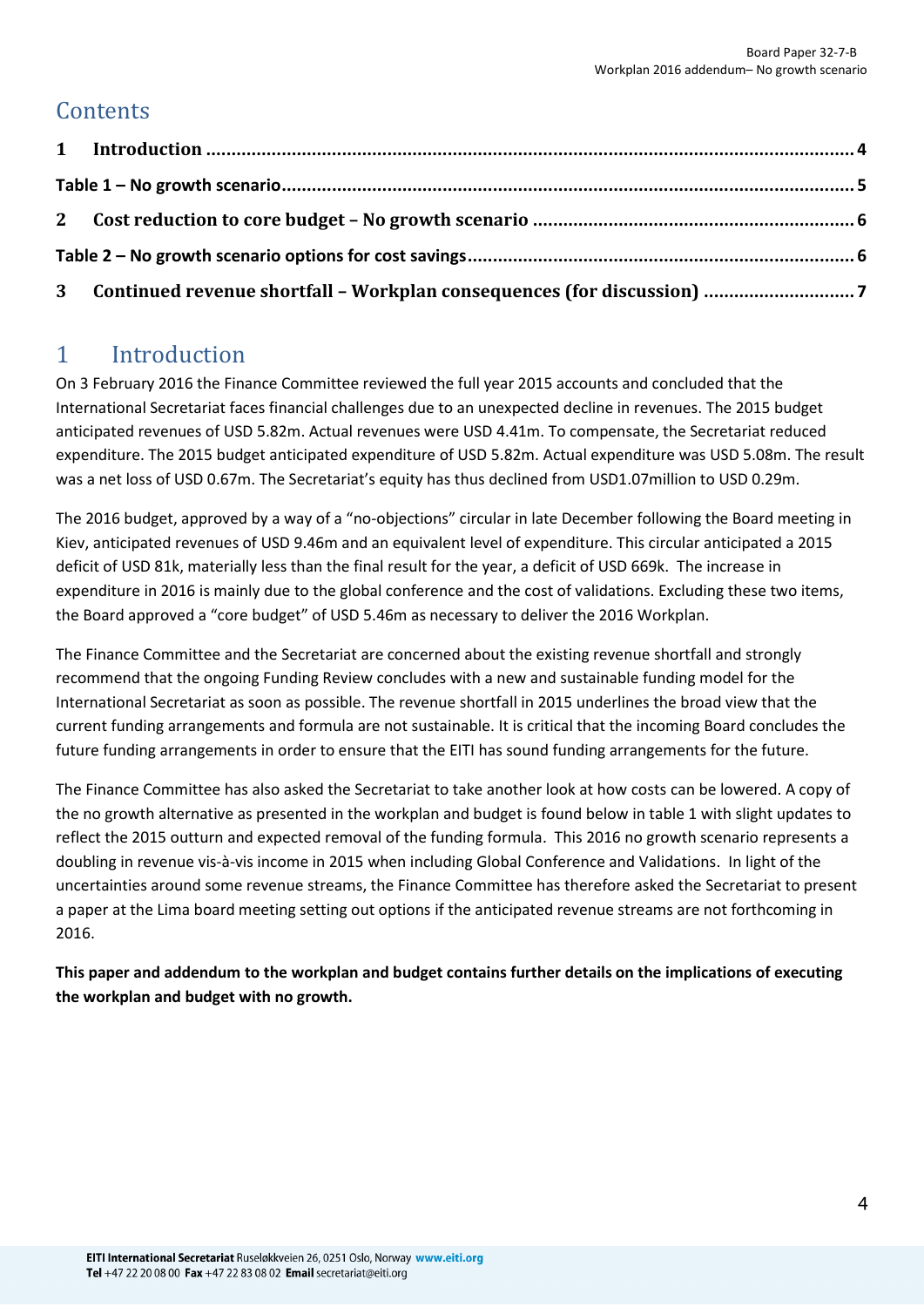#### <span id="page-4-0"></span>Table 1 – No growth scenario

### **EITI Reporting - Workplan 2016**

All figures in USD thousands

| <b>Result Report</b>                                  | 2015                 |                  | Workplan 2016 |             |                          |
|-------------------------------------------------------|----------------------|------------------|---------------|-------------|--------------------------|
|                                                       | <b>Actual Result</b> | <b>Budget</b>    | Low growth    | Zero growth | <b>Change</b>            |
| Core contribution, Government of Norway               |                      |                  |               |             |                          |
| Government of Norway                                  | 310                  | 394              | 325           | 325         |                          |
| <b>Supporting countries, International Developmer</b> |                      |                  |               |             |                          |
| and NGOs (approximately 50% of remaining req          |                      |                  |               |             |                          |
| Civil Society                                         | 0                    | 10               | 10            | 10          |                          |
| Supporting countries and IDA's                        | 1754                 | 2 4 0 4          | 2 7 0 5       | 2 5 9 4     | (111)                    |
| Private sector (approximately 50% of remaining        |                      |                  |               |             |                          |
| Investors                                             | 9                    | 10               | 10            | 10          |                          |
| Oil and Gas                                           | 1 1 1 0              | 1598             | 1 600         | 1 505       | (95)                     |
| Mining and Minerals                                   | 575                  | 800              | 800           | 751         | (49)                     |
| Non-extractives                                       | 10                   | 5                | 5             | 5           | $\overline{\phantom{0}}$ |
| <b>Total Core Revenues</b>                            | 3767                 | 5 2 2 0          | 5 4 5 5       | 5 200       | (255)                    |
| <b>Project-specific funding</b>                       |                      |                  |               |             |                          |
| Training, assessments                                 | 584                  | $\boldsymbol{0}$ | 1610          | 1510        | (100)                    |
| <b>Validation</b>                                     |                      |                  |               |             |                          |
| Validation                                            | 55                   | 600              | 2 4 0 0       | 2 4 0 0     |                          |
| <b>Financial Income</b>                               |                      |                  |               |             |                          |
| Net interest income                                   | 5                    |                  |               |             |                          |
| <b>Total Revenues</b>                                 | 4 4 1 1              | 5820             | 9 4 6 4       | 9 1 0 9     | (355)                    |
| <b>Costs by function</b>                              |                      |                  |               |             |                          |
| Implementation                                        | 1602                 | 2088             | 1825          | 1780        | (45)                     |
| Outreach                                              | 263                  | 530              | 405           | 325         | (80)                     |
| <b>Board meetings</b>                                 | 959                  | 680              | 840           | 776         | (64)                     |
| Communications                                        | 546                  | 899              | 800           | 750         | (50)                     |
| Chair's support                                       | 33                   | 86               | 150           | 150         |                          |
| Training                                              | 476                  | 102              | 860           | 760         | (100)                    |
| Stakeholder rel./Int. advocacy                        | 219                  | 141              | 150           | 145         | (5)                      |
| Management & Admin                                    | 619                  | 468              | 484           | 473         | (11)                     |
| Global conference                                     | 124                  | 123              | 1450          | 1450        |                          |
| Validation                                            | 239                  | 702              | 2 5 0 0       | 2 500       |                          |
| <b>Total Costs by function</b>                        | 5 0 7 9              | 5820             | 9 4 6 4       | 9 1 0 9     | 355                      |
| Costs by type                                         |                      |                  |               |             |                          |
| Salary                                                | 2 5 2 0              | 2725             | 2 7 7 8       | 2 7 1 3     | (65)                     |
| Other staff expenses                                  | 63                   | 240              | 155           | 155         |                          |
| Office expenses                                       | 306                  | 365              | 380           | 330         | (50)                     |
| Travel and accomodation                               | 1092                 | 900              | 2 5 2 6       | 2 4 1 8     | (108)                    |
| Translation & Interpretation                          | 572                  | 600              | 725           | 693         | (32)                     |
| Project consultants                                   | 392                  | 900              | 2 7 5 0       | 2650        | (100)                    |
| Other expenses                                        | 134                  | 90               | 150           | 150         |                          |
| <b>Total Costs by type</b>                            | 5 0 7 9              | 5820             | 9 4 6 4       | 9 1 0 9     | (355)                    |
| <b>Net result</b>                                     | (669)                |                  |               |             |                          |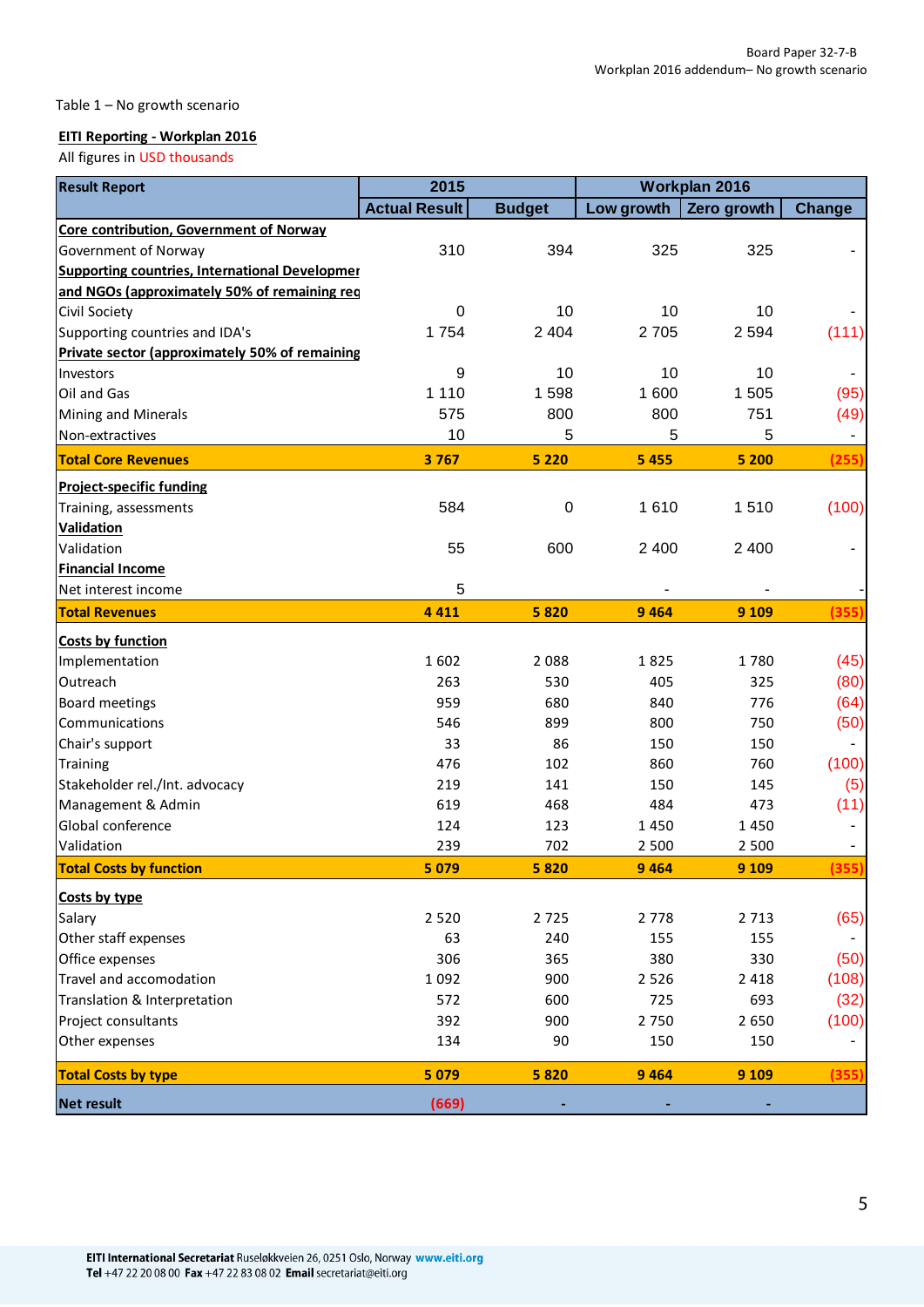# <span id="page-5-0"></span>2 Cost reduction to core budget – No growth scenario

The three year no growth scenario seeks to show the impact of lower than expected revenue on the delivery of the workplan. With staff costs representing almost 57% of the costs and difficult to reduce given the increasing number of countries implementing the EITI (20 staff covering over 50 countries plus Board support, outreach, communications, etc.), the consequences of cuts would be serious on a few specific outcomes. The plans for implementation, outreach, communication, and training activities would be hit hardest. Table 2 below sets out in more detail the options, cost savings and implications. If the revenue shortfall continues, the Board will have to make tough decisions that will severely affect the core activities of the Secretariat.

| <b>Budget item</b>                                                                                                                                                     | <b>Current</b><br>budget                                      | <b>Reduction to</b><br>achieve no-<br>growth<br>scenario | Secretariat's comments on implication                                                                                                                                                                                                                                                                                                                                                                                                                                                                                                                                                                                                                                                                                                                                |
|------------------------------------------------------------------------------------------------------------------------------------------------------------------------|---------------------------------------------------------------|----------------------------------------------------------|----------------------------------------------------------------------------------------------------------------------------------------------------------------------------------------------------------------------------------------------------------------------------------------------------------------------------------------------------------------------------------------------------------------------------------------------------------------------------------------------------------------------------------------------------------------------------------------------------------------------------------------------------------------------------------------------------------------------------------------------------------------------|
| Implementation<br>$costs$ – the day-to-<br>day support<br>provided by the<br>Secretariat to the 49<br>implementing<br>countries.                                       | <b>USD 1.83</b><br>million<br>(74% of this<br>is staff costs) | Reduce by<br><b>USD 45k</b>                              | An estimated 10 missions to implementing<br>countries would have to be cut. Countries like DR<br>Congo, Guinea, Myanmar, and the Philippines,<br>who had missions in 2015 and are at critical<br>phases in their implementation, would be<br>unlikely to receive direct in-country support in<br>2016.                                                                                                                                                                                                                                                                                                                                                                                                                                                               |
| Outreach costs -<br>the requested<br>support provided by<br>the Secretariat to a<br>number of<br>candidate countries.                                                  | <b>USD 405k</b><br>(77% of this<br>is staff costs)            | Reduce by<br><b>USD 80k</b>                              | Most of the missions to outreach countries<br>would not proceed. Visits to countries like<br>Mexico to support their candidature application<br>and process would have to be dropped.                                                                                                                                                                                                                                                                                                                                                                                                                                                                                                                                                                                |
| <b>Board meeting costs</b><br>- the cost related to<br>holding 2-3 board<br>meeting per year<br>including venue,<br>travel,<br>communication and<br>translation costs. | <b>USD 840k</b><br>(24% of this<br>is staff costs)            | Reduce by<br>USD 64k                                     | a. Translation and interpretation: The Board will<br>have to consider its translation policy. Significant<br>reduction in translation costs will only be possible<br>if there is a significant reduction in the volume of<br>papers being translated and meetings<br>interpreted. The Secretariat assumes that the<br>quality of translation and interpretation is not to<br>be lowered. This might require prioritising Board<br>papers to be translated; translating summaries<br>instead of full papers for large Board papers - e.g.<br>validation reports.<br>b. Board meeting location and schedule: In<br>planning the suggested Board meetings schedule<br>for 2016 and 2017, the Secretariat will propose<br>that the next Board meeting be held in Oslo in |

<span id="page-5-1"></span>Table 2 – No growth scenario options for cost savings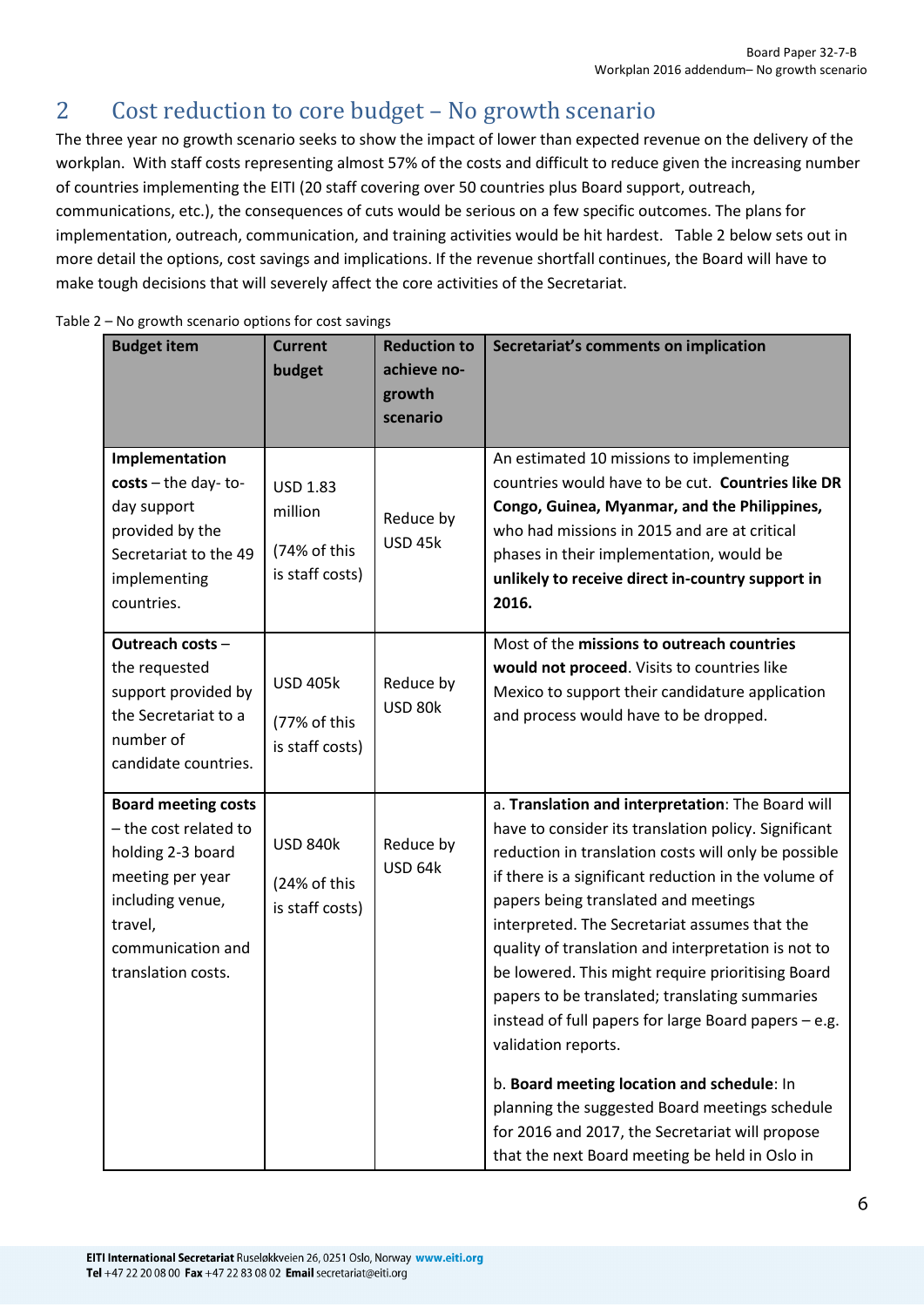|                                                                                                                                 |                                                    |                              | May/June 2016. In evaluating alternative Board<br>meeting venues cost will be a key factor. Side-<br>visits or side events associated with Board<br>meetings will not be planned. The Board may<br>wish to consider charging or further limiting the<br>number of observers.<br>c. In-person committee and working group<br>meetings: Avoid in-person meetings and strictly<br>use teleconferencing facilities. There would also<br>have to be a significant cut in the number of<br>working groups as these costs heavily in staff<br>time. |
|---------------------------------------------------------------------------------------------------------------------------------|----------------------------------------------------|------------------------------|----------------------------------------------------------------------------------------------------------------------------------------------------------------------------------------------------------------------------------------------------------------------------------------------------------------------------------------------------------------------------------------------------------------------------------------------------------------------------------------------------------------------------------------------|
| Communication<br>$costs - the$<br>requested support<br>provided by the<br>Secretariat to a<br>number of<br>candidate countries. | <b>USD 800k</b><br>(51% of this<br>is staff costs) | Reduce by<br><b>USD 50k</b>  | Leaner solutions would have to be considered as<br>well as the postponement of website<br>development efforts including key guidance<br>material for implementing countries and<br>improvements in the usability of data from EITI<br>reports.                                                                                                                                                                                                                                                                                               |
| Training $costs - the$<br>requested training<br>provided by the<br>Secretariat to a<br>number of<br>implementing<br>countries.  | <b>USD 860k</b><br>(16% of this<br>is staff costs) | Reduce by<br><b>USD 100k</b> | One drastic solution here would be to have no<br>training unless it has full project specific funding.<br>It should be noted that this is often where the EITI<br>international management can have biggest<br>impact.                                                                                                                                                                                                                                                                                                                       |

Furthermore, the Secretariat will seek to postpone the move to new permanent offices until January 2017. The extended agreement for a short term lease in the existing premises has not yet been finalised but is expected to be confirmed shortly. The expected savings compared to the 2016 workplan and budget is approximately USD 50k which results in a new budget for office expenses of at least USD 330k but hopefully less. However, this means that the team of over 20 will remain in cramped offices designed for seven people.

### <span id="page-6-0"></span>3 Continued revenue shortfall – Workplan consequences (for discussion)

The Finance Committee and the Secretariat are concerned about the existing revenue shortfall and strongly recommend that the ongoing Funding Review concludes with a new and sustainable funding model for the International Secretariat as soon as possible.

In a scenario where there is a significant shortfall of core revenues in 2016 (as seen in 2015), the effects on the activities of the Secretariat will be dramatic. With staff costs currently representing 57% of expenditure, a significantly reduced budget would require a reduction in staff of approximately 30%-40% (12-14 staff compared to 20 staff today). This would require a complete restructuring of the Secretariat, a substantial reduction in the support